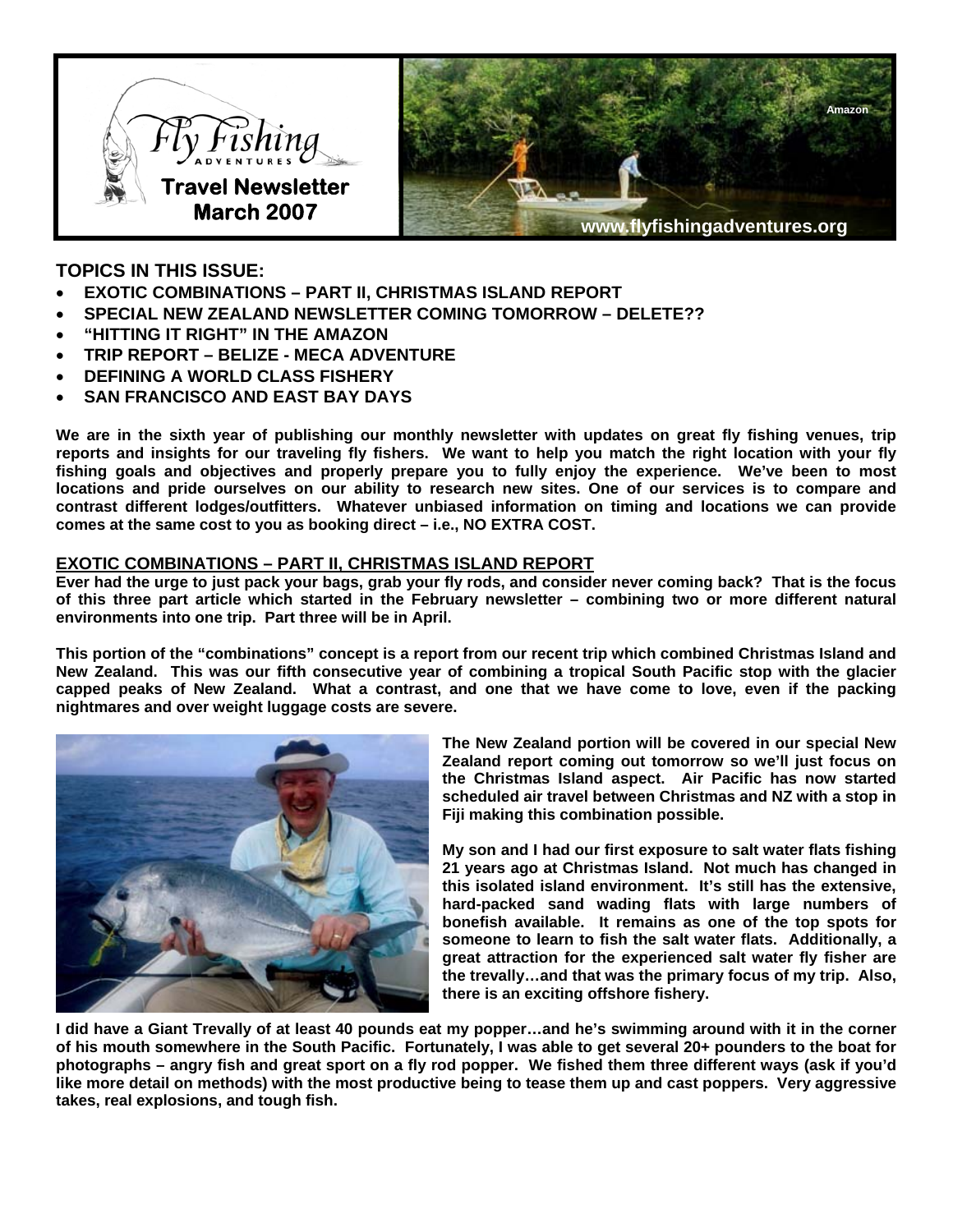### **SPECIAL NEW ZEALAND NEWSLETTER COMING TOMORROW – DELETE??**

**There is just too much New Zealand news to put in the regular monthly newsletter so we have a special New Zealand report coming out tomorrow. For those of you have no interest at all in New Zealand, sorry to be filling up your mailbox – just hit "delete."** 

### **"HITTING IT RIGHT" IN THE AMAZON**

**The catch/release reports coming from the Amazon this season have been close to unbelievable. As with all top fisheries on the globe, the potential may be there, but the right conditions have to be present to really "hit it right." Those conditions have existed. Check out these excerpts from recent clients who have returned from this peacock bass nirvana (full reports are now at the bottom of the Amazon page at [www.flyfishingadventures.org](http://www.flyfishingadventures.org/)).** 



#### **From Julie and Dennis Smith -**

*"Truly incredible trip! Numbers and quality and tenacity of peacocks truly rival snook as my favorite piscatorial target. Throw in the visual aspects of almost every strike and fish, and it just can't be any better……..* 



*Julie ended up with 151 peacocks, including a 13 pounder that didn't get away (photo at left) and a 20+ pound chartreuse and fluorescent orange VW bus that smashed my favorite Sage TCR 9 weight into a multi-piece travel stick. 771 peacocks between us…… Great trip and great lodge! I may be ruined for life!"* **(note: Dennis' full report has a daily dairy of released fish)**

**From Bill Pitman -**

*Best fishing trip ever. I personally caught well over 400 peacock bass. Biggest was 16 pounds. A lady from San Francisco caught a 22 pounder. I also caught a 12, 13, and 15. Numerous 7, 8 and 9's. In our group a number of 11, 12, and 13. Average smaller fish were 2 to 4 pounds."*

**We are holding some prime time late 2007 and early 2008 slots for the only fly fishing lodge in the Amazon. After all visitors from this** 

**season have been given their "first rights" on returning next year, the remaining spots will be available. The lodge is sold out already for two months of next season.** 

### **TRIP REPORT – FEBRUARY MECA, BELIZE ADVENTURE**

**Craig Poff, John Mendola, David Dunmire, and Glenn Sudol, were in Belize in early February on their first trip on the Meca. His report captures the essence of what makes this one of salt water flats fishing's greatest adventures (full report at bottom of Belize page on web site).** 

**"What a great trip on the Meca last week! Dean, John & Carol were tremendous in both their hospitality and hard work. The sunrise to after sunset fishing schedule was fantastic. We had expectations that we would want to fish more than the guides but Dean & John were ready, willing, and able…..Carol kept us extremely well fed and the accommodations were always ship shape. Although we didn't land any permit, we lost a few and bounced countless flies off their noses. We had several tarpon and plenty of bones…..On our final day, we had** 



**several shots at some monstrous permit on the reef. What a sight to see 30#+ fish hanging in the surf over the white bottom; unfortunately, just like a typical permit, none of them would open its mouth. Luckily there were some tarpon laid up in the surf nearby and they were wiling to eat. Johnny & Glenn are going to be in touch soon to start looking for 2008 dates."**